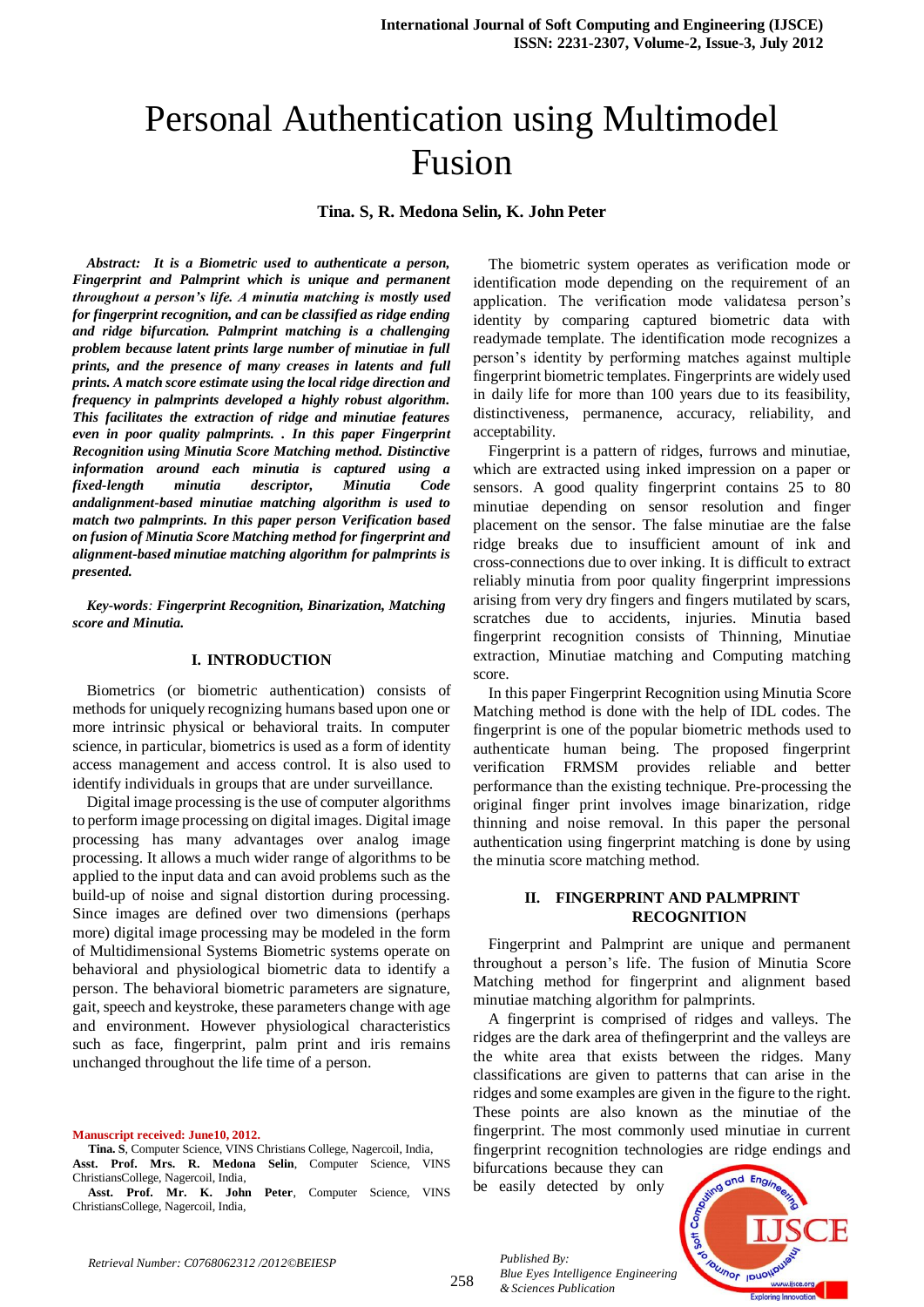looking at points that surround them.

Most modern fingerprint matching technologies use minutiae matching. The idea being if you can find enough minutiae in one image that have corresponding minutiae in another image then the images are most likely from the same fingerprint. Minutiae are usually matched together by their distance relative to other minutiae around it. If multiple points in one image have similar distances between them then multiple points in another image then the points are said to match up. It is the idea of this paper to add the constraint that the regions and possibly edges between the minutiae should be the approximately thesame as well.

Minutia Code and alignment-based minutia matching algorithm is used to match two palmprints.A match score estimate is calculated using the local ridge direction and frequency in palmprints. The distinctive information around each minutiae is calculated using the fixed length minutiae descriptor.

### **III. MODEL**

## **A.Fingerprint**

The input fingerprint image is the gray scale image of a person, which has intensityvalues ranging from 0 to 255. In a fingerprint image, the ridges appear as dark lines while the valleys are the light areas between the ridges. Minutiae points are the locations where a ridge becomes discontinuous. A ridgecan either come to an end, which is called as termination or it can split into two ridges, which is called asbifurcation. The two minutiae types of terminations and bifurcations are of more interest for further processescompared to other features of a fingerprint image. *1) Binarization:* The pre-processing of FRMSM uses Binarization to convert gray scale image into binary image by fixing the threshold value. The pixel values above and below the threshold are set to '1' and '0' respectively.

*2) Thinning:* The binarized image is thinned using Block Filter to reduce the thickness of all ridge lines to a single pixel width to extract minutiae points effectively. Thinning does not change the location and orientation of minutiae points compared to original fingerprint which ensures accurate estimation of minutiae points. Thinning preserves outermost pixels by placing white pixels at the boundary of the image, as a result first five and last five rows, first five and last five columns are assigned value of one. Dilation and erosion are used to thin the ridges.

*3) Noise Reduction:* A method to remove noise is by convolving the original image with a mask that represents a low-pass filter or smoothing operation. This convolution brings the value of each pixel into closer harmony with the values of its neighbors. In general, a smoothing filter sets each pixel to the average value, or a weighted average, of itself and its nearby neighbors; the Gaussian filter is just one possible set of weights.

Smoothing filters tend to blur an image, because pixel intensity values that are significantly higher or lower than the surrounding neighborhood would "smear" across the area. Because of this blurring, linear filters are seldom used in practice for noise reduction; they are, however, often used as the basis for nonlinear noise reduction filters Smoothing filters are also called low-pass filters because they let low frequency components pass and reduce the high frequency components.

*4)Minutia Detection:* The minutiae location and the minutiae angles are derived after minutiae extraction. The terminations which lie at the outer boundaries are not considered as minutiae points, and Crossing Number is used to locate the minutiae points in fingerprint image. Crossing Number is defined as half of the sum of differences between intensity values of two adjacent pixels. If crossing Number is 1, 2 and 3 or greater than 3 then minutiae points are classified as Termination, Normal ridge and Bifurcation respectively, is shown in figure.

To calculate the bifurcation angle, we use the advantage of the fact that termination and bifurcation are dual in nature. The termination in an image corresponds to the bifurcation in its negative image hence by applying the same set of rules to the negative image, we get the bifurcation angles. Figure shows the original image and the extracted minutiae points. Square shape shows the position of termination and diamond shape shows the position of bifurcation as in figure.



**Fig.1 Cross number and type of minutia**

*5) Minutia Matching*: To compare the input fingerprint data with the template data Minutiae matching is used. For efficient matching process, the extracted data is stored in the matrix format. The data matrix is as follows.

Number of rows: Number of minutiae points.

Number of columns: 4

Column 1: Row index of each minutia point.

Column 2: Column index of each minutia point.

Column 3: Orientation angle of each minutia point.

Column 4: Type of minutia. (A value of '1' is assigned for termination, and '3' is assigned for bifurcation).

During the matching process, each input minutiae point is compared with template minutiae point. In each case, template and input minutiae are selected as reference points for their respective data sets. The reference points are used to convert the remaining data points to polar coordinates. The Equation is used to convert the template minutiae from row and column indices to polar

coordinates

*Blue Eyes Intelligence Engineering* 

*Published By:*

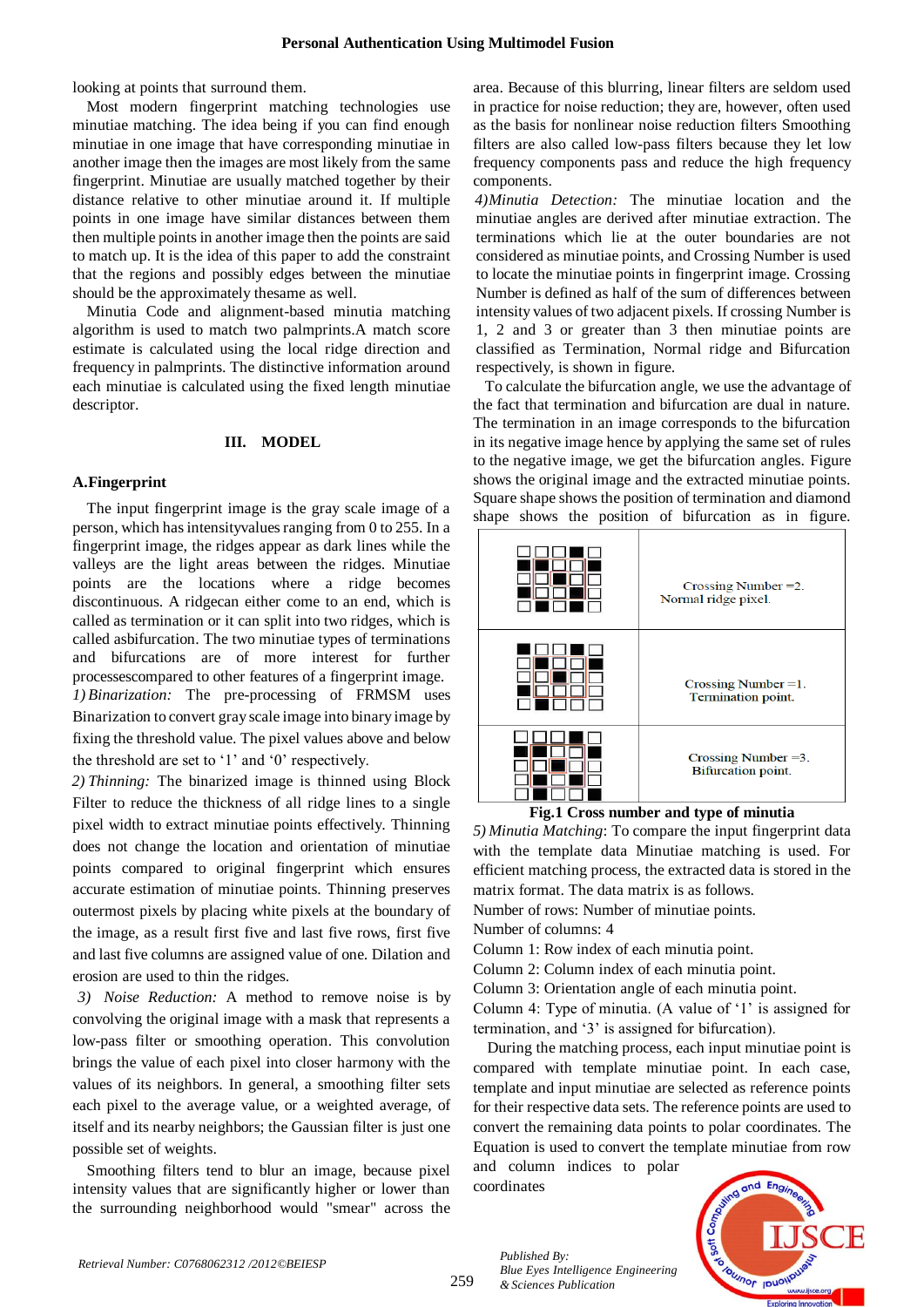$$
\begin{pmatrix}\nr_k^T \\
\phi_k^T\n\end{pmatrix} = \begin{pmatrix}\n\sqrt{rov_k^T - rov_{kg'}^T}^2 + \left[\cot_k^T - \cot_{kg'}^T\right]^2 \\
\tan^{-1}\left(\frac{rov_k^T - rov_{kg'}^T}{\cot_k^T - \cot_{kg'}^T}\right) \\
\theta_k^T\n\end{pmatrix}
$$

 $r_k^T$  = radial distance of  $k^{\text{th}}$  minutiae.

 $\phi_{\mu}^{T}$  = radial angle of k<sup>th</sup> minutiae.

 $\theta_k^T$  =orientation angle of  $k^{\text{th}}$  minutiae.

 $row_{ref}^T$ ,  $col_{ref}^T$  = row index and column index of reference points currently being considered.

Similarly the input matrix data points are converted to polar coordinates using the Equation.

$$
\begin{pmatrix} r_m^I \\ r_m^I \\ \phi_m^I \end{pmatrix} = \begin{pmatrix} \sqrt{(row_m^I - row_{ef}^I)^2 + (col_m^I - col_{ef}^I)^2} \\ \tan^{-1} \left( \frac{row_m^I - row_{ef}^I}{col_m^I - col_{ef}^I} \right) + \\ rotatevake(k, m) \\ o_m^I - o_{ref}^I \end{pmatrix}
$$

Rotate values (k, m) represents the difference between the orientation angles of Tk and Im. Tk and Im represent the extracted data in all the columns of row k and row m in the template and input matrices, respectively.

# *B. Palmprint*

Palmprint and fingerprint share some common characteristics such as creases and ridges. Other palmprint characteristics are principle lines and wrinkles.

Fig. 2 shows a typical palmprint image. There are two basic features in a palmprint: ridges and creases. Ridges are formed by the arrangement of the mastoid in the dermal papillary layer. They come into being during the three-to four months of the fetal stage and are fixed in the adolescence stage. The ridge pattern of the palm is unique for an individual, just like the finger tip. But unlike the fingerprint, there are many creases in the palmprint.



Fig.2 Creases in palmprints. (a) A palmprint region with a major crease and its ridge skeleton image produced by VeriFinger and (b) a palmprint region with many thin creases and its ridge skeleton image produced by VeriFinger.

Palmprint and fingerprint share some common characteristics such as creases and ridges. Other palmprint characteristics are principle lines and wrinkles.

There are two basic features in a palmprint: ridges and creases. Ridges are formed by the arrangement of the mastoid in the dermal papillary layer. They come into being during the three-to four months of the fetal stage and are fixed in the adolescence stage. The ridge pattern of the palm is unique for an individual, just like the finger tip. But unlike the fingerprint, there are many creases in the palmprint.

The creases can be further classified as immutable and mutable creases. Immutable creases mainly consist of three principal lines, namely, radial transverse crease, proximal transverse crease, and distal transverse crease. They divide the palmprint into three regions: thenar, hypothenar, and interdigital. Mutable creases mainly come from drying cracks, which come into being in spring and winter when the weather is dry and disappear when it is wet in summer and autumn. These are also easily masked by compression and noise. Both the principal lines and ridges are firmly attached to the dermis, and are immutable for the whole life.

# **IV. EXPERIMENTS AND RESULTS**

The experiments reported in this paper utilize inkless hand images obtained from digital camera. We collected 1,000 hand images, 10 samples from each user, for 100 users. The first five images from each user were used for training and the rest were used for testing. The palmprint images, of size 300 x 300 pixels, were automatically extracted. Each of the palmprint images were divided into 144 overlapping blocks of size 24 x 24 pixels, with an overlap of 6 pixels (25 %). Thus a 1 x 144 feature vector was obtained from every palmprint image. The receiver operating characteris tic curves for three distinct cases, (i) hand geometry alone, (ii) palmprint alone, and (ii) using decision level fusion with max rule, i.e., highest of the similarity measure from fingerprint or palmprint, are shown in figure 3.



**Fig. 3 Comparative performance of palmprint and geom etry features (on 500 images) using decision level f usion.** Some users failed to touch their palm/fingers on the imaging board. It was difficult to use such images, mainly due to change in scale, and these images were marked as of poor quality. A total of 28 such images were identified and

removed. The FAR and FRR scores for 472 test images. using total minimum error as

*Published By:*

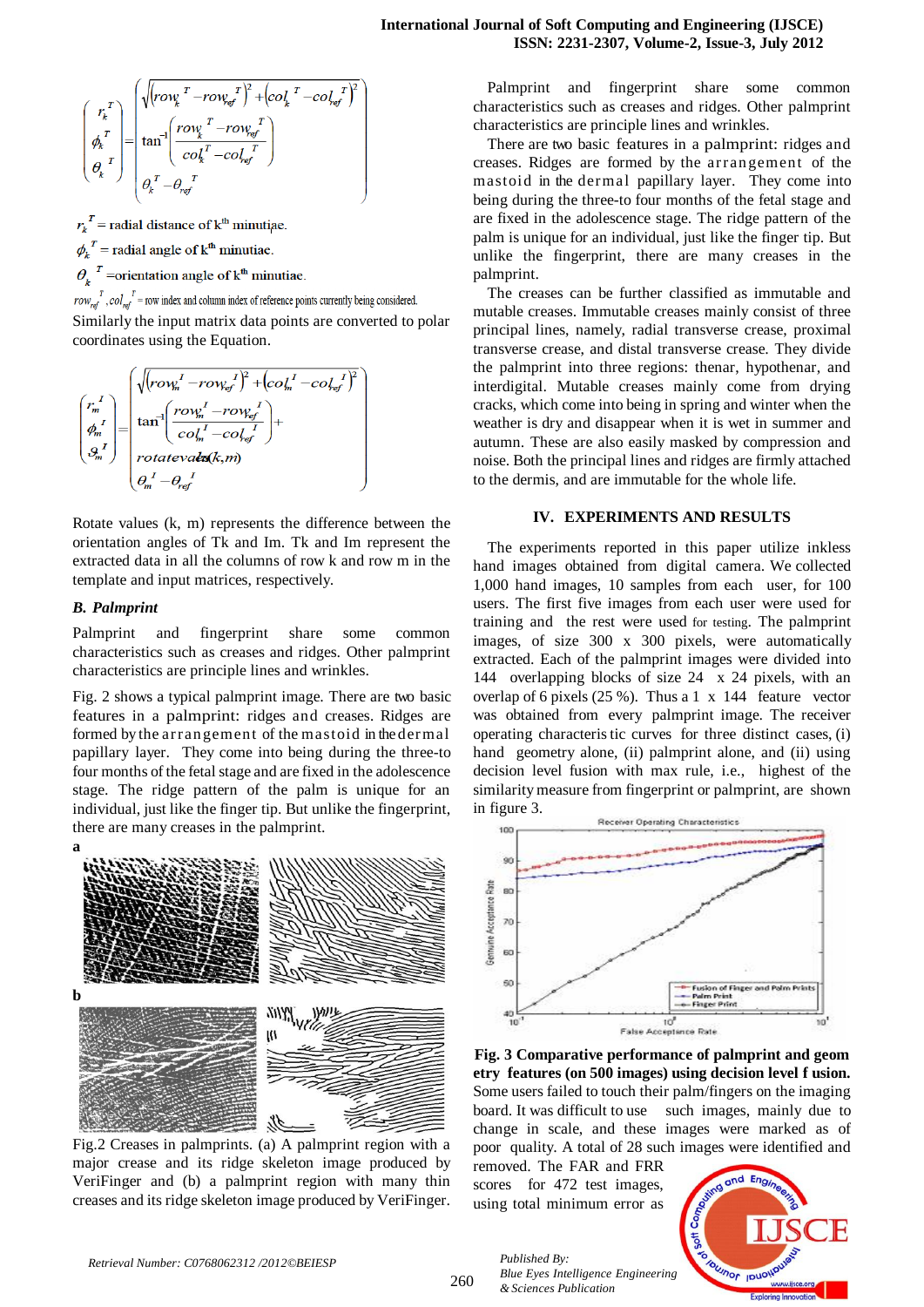### **Personal Authentication Using Multimodel Fusion**

criterion i.e., decision threshold at which the sum of FAR and FRR is minimum, is shown in table 1. The comparative performance of two fusion schemes is displayed in figure 4. **Table 1. Performance scores for total minimum error on 472 test images**

| $472$ test images                      |                    |            |           |
|----------------------------------------|--------------------|------------|-----------|
|                                        | FAR                | <b>FRR</b> | Decision  |
|                                        |                    |            | Threshold |
| <b>Palmprint</b>                       | 4.49 %             | 2.04 %     | 0.9830    |
| Finger print                           | 5.29 %             | 8.34 %     | 0.9314    |
| <b>Fusion</b><br>at                    | 5.08 %             | 2.25 %     | 0.9869    |
| <b>Representation</b>                  |                    |            |           |
| <b>Fusion</b><br>at<br><b>Decision</b> | $\frac{0}{0}$<br>0 | 1.41 %     | 0.9840    |



**on 472 test images.**

#### **V. CONCLUSION AND FUTURE ENHANCEMENT**

In this paper, we presented Fingerprint matching using FRMSM. Pre-processing the original fingerprint involves image binarization, ridge thinning, and noise removal. Binarization was used to convert gray scale image into binary image by fixing the threshold value. Ridge thinning was done to reduce the thickness of all ridge lines to a single pixel width to extract minutiae points effectively. Noise reduction was done by using the mean filter. Minutiae matching were used to compare the input fingerprint data with the template data. Fingerprint Recognition using Minutia Score Matching method is used for matching the minutia points. Distinctive information around each minutia was captured by using a fixed-length minutia descriptor. The proposed method FRMSM gives better FMR values compared to the existing method.

In this paper the popular biometric used to authenticate a person, is fingerprint which is unique and permanent throughout a person's life is proposed. A minutia matching method is mostly used forfingerprint recognition, and can be classified as ridge ending and ridge bifurcation. The Fingerprint Recognition was done by using the Minutia Score Matching method. Distinctive information around each minutia is captured by using a fixed-length minutia descriptor. Here the personal authentication using fingerprint matching was done by using the minutia score matching method. But multi-model biometric systems perform better than single mode.

So multimodal biometric system ie; personal authentication using the fusion of fingerprint and palm print identification is proposed. Here person verification based on fusion of Minutia Score Matching method for fingerprint and alignment-based minutiae matching algorithm for palmprints will be done.

### **REFERENCES**

- 1. Ravi. J, K. B. Raja, Venugopal. K. R, "Fingerprint Recognition using Minutia Score matching", International Journal of Engineering Science and Technology Vol.1 (2), 2009, 35-42.
- 2. Anil. K. Jain, "Latent Palmprint Matching", IEEE Transactions On Pattern Analysis And Machine Intelligence, Vol. 31, NO. X, XX 2009.
- 3. Arun Ross and RohinGovindarajan, "Feature Level Fusion in Biometric Systems", IEEE Transactions on Image Processing, vol. 15, no. 7, pp. 1952 – 1964, (2006).
- 4. A. Rattani, D. R. Kisku, M. Bicego, "Feature Level Fusion of Face and Fingerprint Biometrics", Academic Open Internet Journal, vol. 23, pp. 1-7, (2008).
- 5. Karthik Nandakumar and Anil K. Jain," Local Correlation based Fingerprint Matching", in Proc. of ICVGIP, Kolkata,ICVGIP'2004. pp. 503-508, December 2004.
- 6. S.K. Dewan, "Elementary, Watson: Scan a Palm, Find a Clue," The New York Times, http://www.nytimes.com/, Nov. 2003,
- 7. The FBI's Next Generation Identification (NGI), [http://fingerprint.nist.gov/standard/presentations/archives/NGI\\_](http://fingerprint.nist.gov/standard/presentations/archives/NGI_) Overview\_Feb\_2005.pdf, June 2008.
- 8. D. Zhang, W.K. Kong, J. You, and M. Wong, "Online Palmprint Identification," IEEE Trans. Pattern Analysis and Machine Intelligence, vol. 25, no. 9, pp. 1041-1050, Sept. 2003.
- 9. Z. Sun, T. Tan, Y. Wang, and S.Z. Li, "Ordinal Palmprint Represention for Personal Identification," Proc. IEEE CS Conf. Computer Vision and Pattern Recognition, pp. I: 279-284, 2005.
- 10. R.K. Rowe, U. Uludag, M. Demirkus, S. Parthasaradhi, and A.K. Jain, "A Multispectral Whole-Hand Biometric Authentication System," Proc. Biometric Symp. (BSYM), Biometric Consortium Conf., pp. 1-6, Sept. 2007.
- 11. D. Maltoni, D. Maio, A.K. Jain, and S. Prabhakar, Handbook of Fingerprint Recognition. Springer-Verlag, 2003.
- 12. Neurotechnology Inc., VeriFinger, [http://www.neurotechnology.](http://www.neurotechnology/)com, 2009.
- 13. FVC2006: the Fourth International Fingerprint Verification Competition, http://bias.csr.unibo.it/fvc2006/, 2009.
- 14. C. Wilson et al., "Fingerprint Vendor Technology Evaluation 2003: Summary of Results and Analysis Report," NISTIR 7123, http://fpvte.nist.gov/report/ir\_7123\_analysis.pdf, June 2004.
- 15. Ching-Tang Hsieh and Chia-Shing –u, "Humanoid Fingerprint Recognition Based on Fuzzy Neural Network", International Conference on Circuit, Systems, Signal and Telecommunications, pp. 85-90,
- 16. (2007).
- 17. Liu Wei, "Fingerprint Classification using Singularities Detection", International Journal of Mathematics and Computers in Simulation, issue 2, vol. 2, pp. 158-162, (2008).
- 18. Hartwing Fronthaler, Klaus kollreider, and Josef Bigun, "Local Features for Enhancement and Minutiae Extraction in Fingerprints", IEEE Transactions on Image Processing, vol. 17, no, 3, pp. 354- 363, (2008).
- 19. Mana Tarjoman, and Shaghayegh Zarei, "Automatic Fingerprint Classification using Graph Theory",
- 20. Proceedings of World Academy of Science, Engineering and Technology, vol. 30, pp. 831-835, (2008).
- 21. Bhupesh Gour, T. K. Bandopadhyaya and Sudhir Sharma, "Fingerprint Feature Extraction using
- 22. Midpoint Ridge Contour Method and Neural Network", International Journal of Computer Science and
- 23. Network Security, vol. 8, no, 7, pp. 99-109, (2008).
- 24. Unsang Parh, Sharath Pankanti,and A. K. Jain, "Fingerprint Verification using SIFT Features", SPIE
- 25. Defense and Security Symposium, (2008).
- 26. Manvjeet Kaur, Mukhwinder Singh, Akshay Girdhar, and Parvinder S. Sandhu, "Fingerprint
- 27. Verification System using Minutiae Extraction Technique", Proceedings of World Academy of
- 28. Science, Engineering and Technology vol. 36, pp. 497-502, (2008).
- 29. Haiping Lu, Xudong Jiang and Wei-Yun Yau, "Effective and Efficient Fingerprint Image Post
- 30. processing", International Conference on Control, Automation, Robotics and Vision, vol. 2, pp. 985-

*Blue Eyes Intelligence Engineering* 

*Published By:*